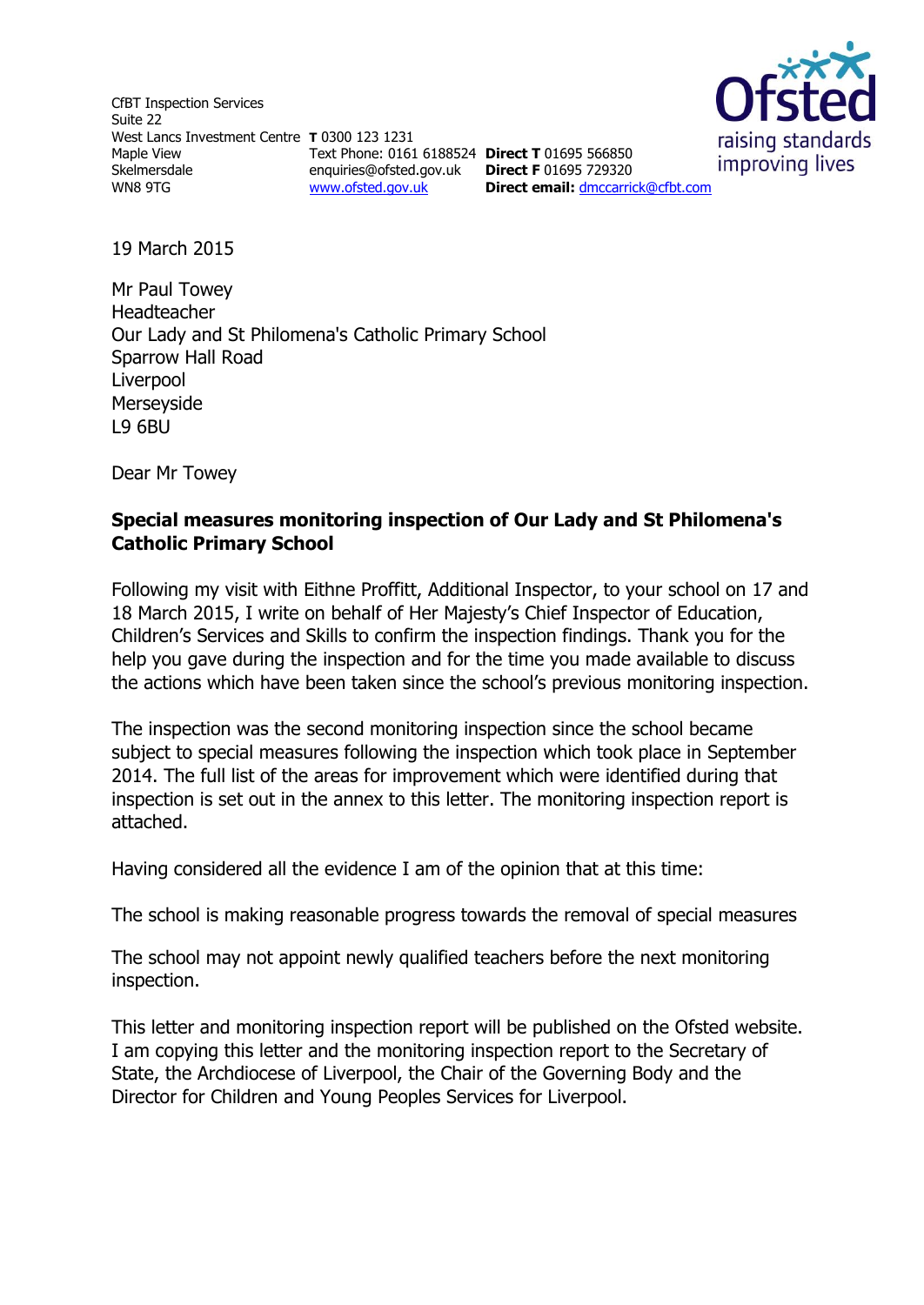

Yours sincerely

Leszek Iwaskow **Her Majesty's Inspector**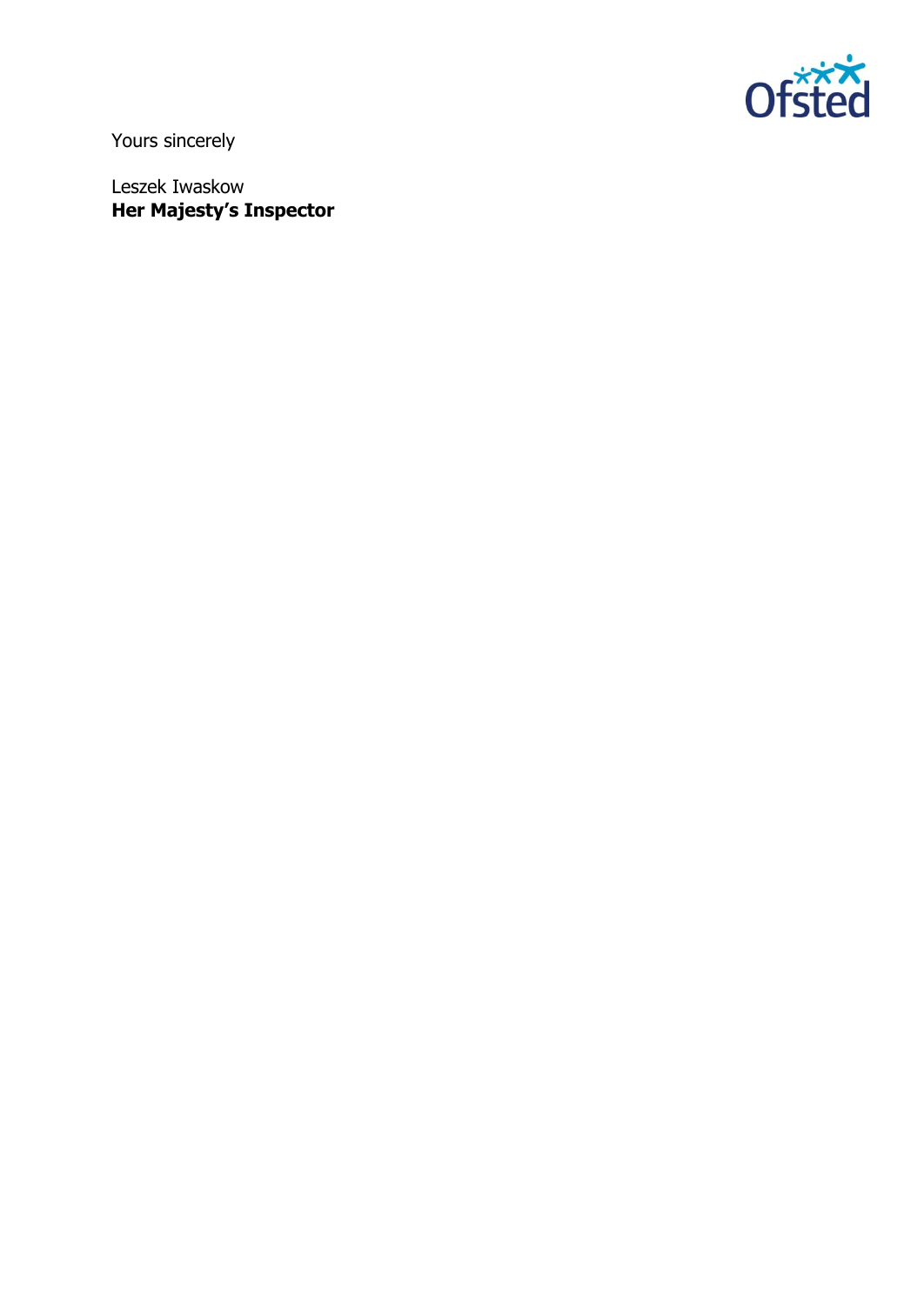

# **Annex**

## **The areas for improvement identified during the inspection which took place in September 2014.**

■ Take urgent steps to improve the quality of teaching throughout the school so that it is at least good, in order to raise standards for all groups of pupils in all key stages, so that they can make good or better progress by:

ensuring that the basic skills in reading, writing and mathematics are taught consistently well in all classes, including in the early years, with a focus on improving writing in particular

raising teachers' expectations regarding the progress pupils should make, especially for disadvantaged pupils

using information about what pupils know and can do to set work that is suitably difficult, especially for the most able, and which helps them to learn well ensuring that pupils have the opportunity to respond to teachers' marking and to improve their work themselves

planning work which pupils find interesting and challenging so as to improve their concentration and attitudes to learning.

■ Improve the effectiveness of leadership and management at all levels including governance by:

establishing rigorous systems to measure the performance of staff and the impact they have on raising standards for pupils and ensure that governors hold leaders to account for doing so

ensuring that planned improvement is rapid and keeps to tight timescales setting up procedures to check that assessments of pupils' skills and knowledge are accurate

ensuring rigorous and specific targets are set for individual pupils which accelerate the progress of those who are underachieving so that they catch up quickly

regularly checking on the progress that all different groups of pupils make and taking swift action if any group are not achieving as well as they should.

- **IMPROVE pupils' behaviour and safety by:** 
	- ensuring teaching is stimulating and motivates pupils well so that they develop good attitudes to learning

ensuring all teachers have the skills to manage pupils' behaviour effectively improving record keeping so that systems are rigorous and all incidents of poor behaviour are noted along with the impact of any action taken in order to prevent reoccurrence.

**IMPROVE pupils' attendance by:** 

ensuring that work with families to reduce absence is effective checking and analysing patterns of absence in relation to specific groups, especially disadvantaged pupils, and using this information to identity the specific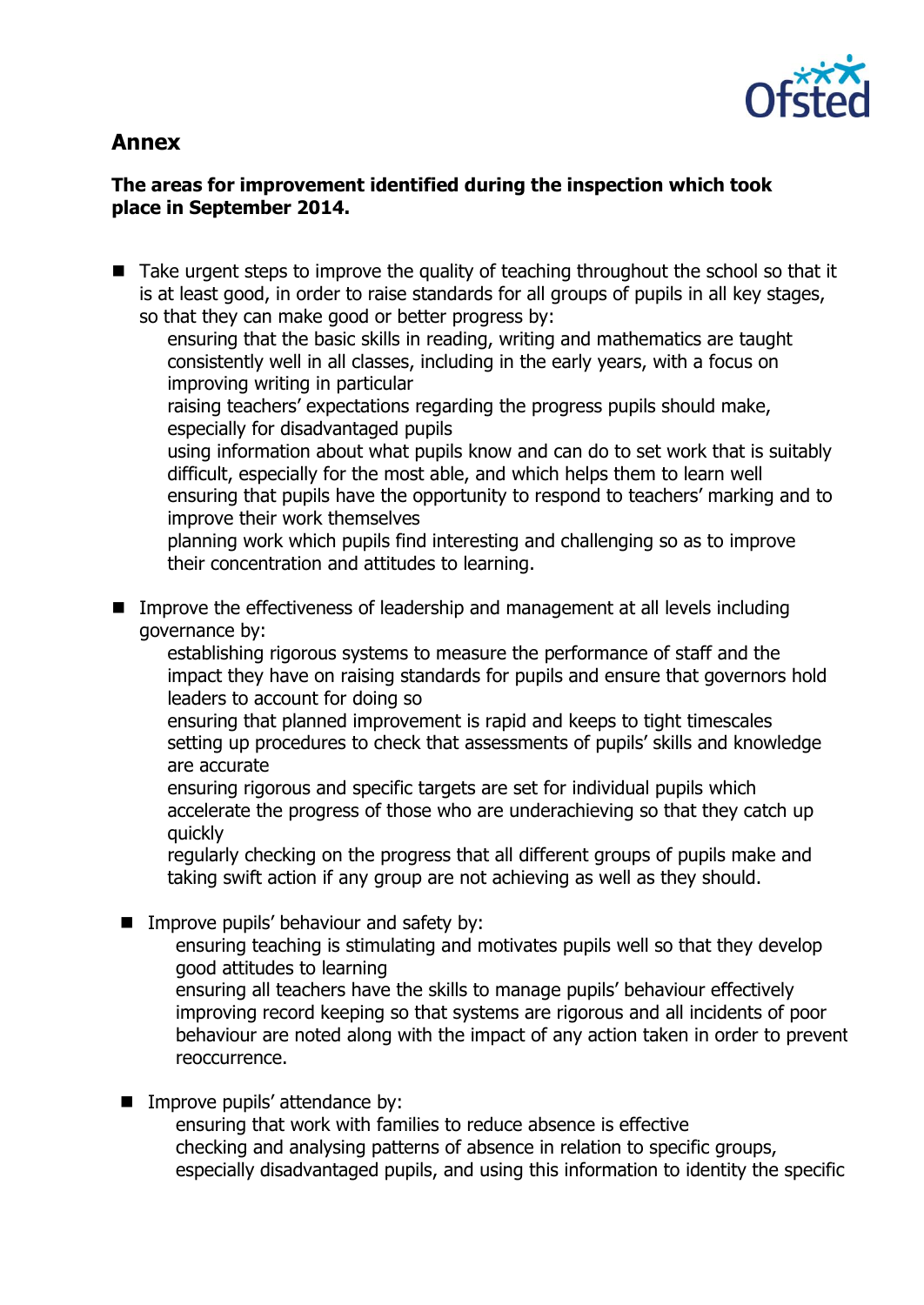

actions needed to improve attendance and reduce the proportion of pupils that are frequently absent.

An external review of governance should be undertaken in order to assess how this aspect of leadership and management may be improved.

An external review of the school's use of the pupil premium should be undertaken in order to assess how this aspect of leadership and management may be improved.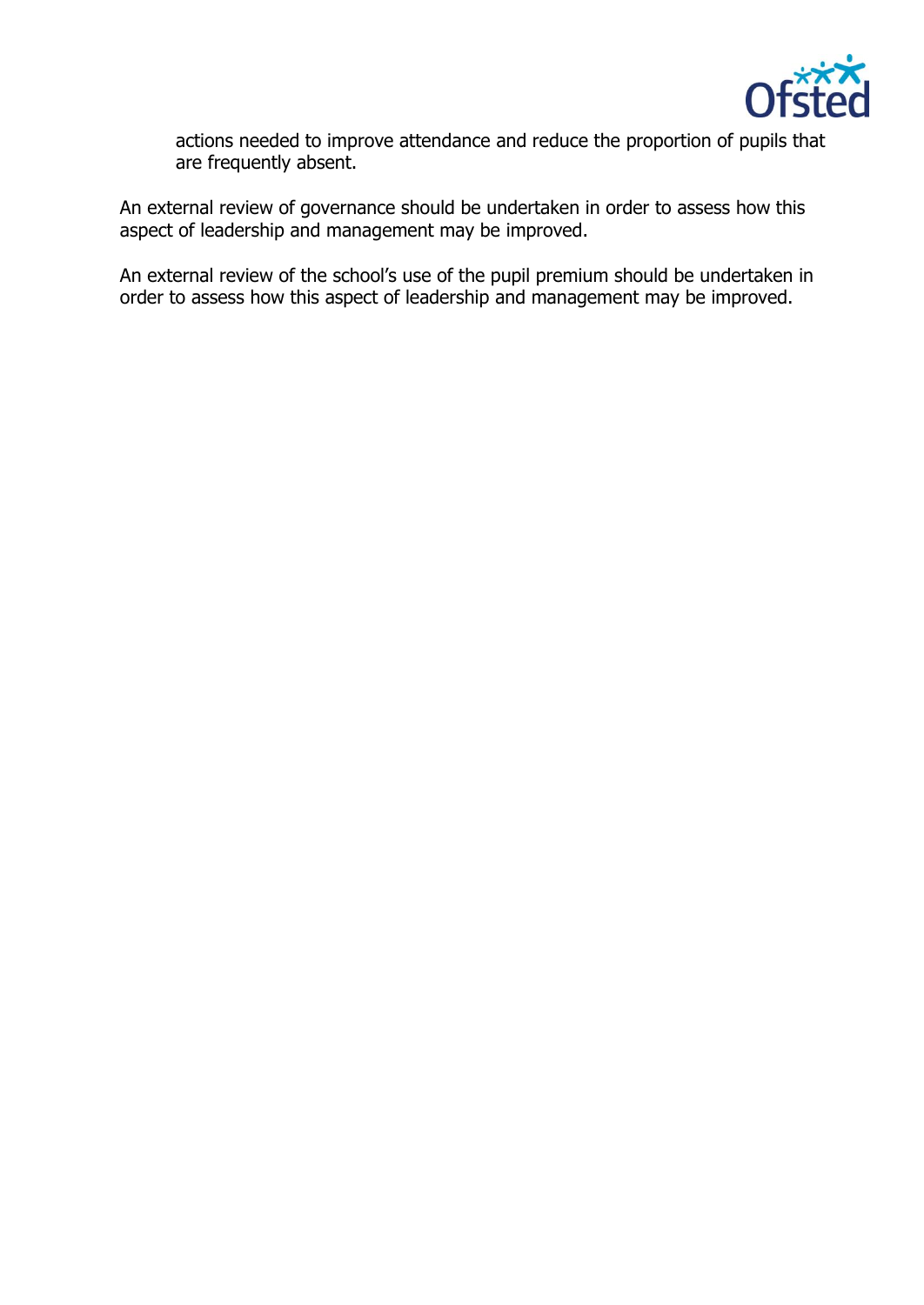

### **Report on the second monitoring inspection on 17 to 18 March 2015.**

#### **Evidence**

Inspectors observed the school's work, scrutinised a wide range of school and associated documentation, external monitoring reports including the review of governance, evidence of classroom monitoring as well as a range of documentation linked to behaviour and safety. Inspectors met with the headteacher and seconded deputy headteacher as well as several other key teaching staff. In addition, discussions were held with several groups of pupils and a representative from the local authority. Telephone conversations were also held with the Chair of the Governing Body and with the headteacher who has recently carried out a review of pupil premium funding (additional government money). Inspectors also talked to a small number of parents at the beginning of the school day as they brought their children into school. All of the teaching observations were joint observations with senior leaders. Teaching sessions were observed in every year group in the school and focussed specifically on the impact of the teaching on pupils' learning and the quality of work in their books. In addition Her Majesty's Inspector completed a book scrutiny covering pupils' work in English, mathematics, science, history and geography.

#### **Context**

There have been some significant staff changes recently. The substantive deputy headteacher has left the school. A deputy headteacher has been seconded and continues to support the school. Two classes have new teachers from the beginning of January. One teacher has returned from maternity leave at February half-term. There has been some restructuring of the governing body with governors being allocated specific responsibilities.

#### **Achievement of pupils at the school**

A trend of decline has been halted but not yet reversed. Although there are 'green shoots' of recovery evident these remain fragile. Inconsistencies between classes and groups of pupils are holding back improvement. Disadvantaged pupils in particular are making poor progress overall.

In the early years, there are signs of improvement with the percentage of pupils expected to reach a good level of development doubling to 46%. However, this remains well below the national average and few disadvantaged pupils reach this level. At Key Stage 1, there is expected to be a slight increase in the pass rate to 56%. Again this will remain below national averages. Although standards are beginning to improve, concerns remain about writing and mathematics where few pupils make more than expected progress with girls significantly out performing boys. At Key Stage 2, outcomes for this year are predicted to show minimal change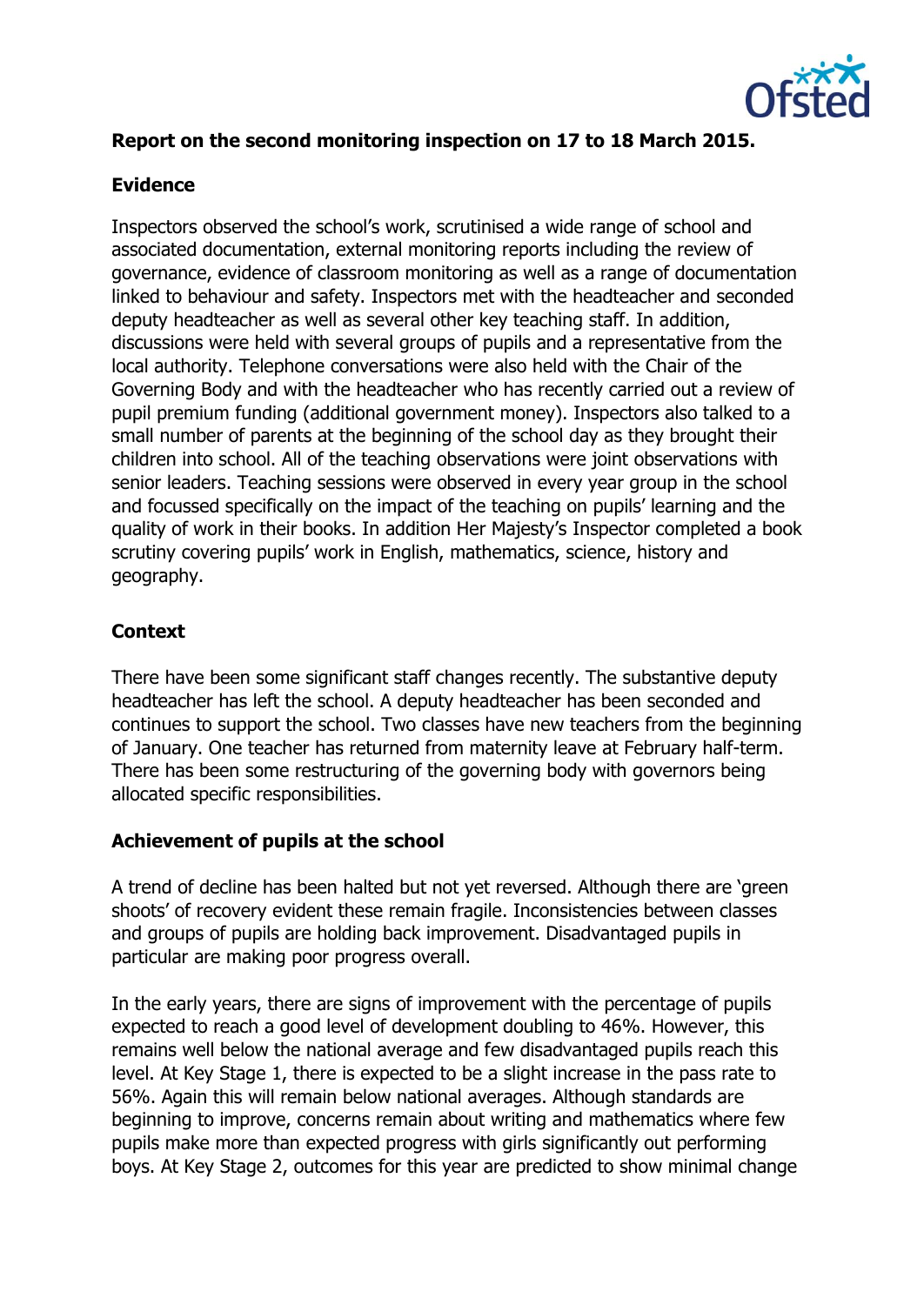

and the school is in danger of missing national floor standards for the second year. This cohort does, however, contain a large number of pupils (20%) with special educational needs. The gap between disadvantaged pupils and their peers is significantly large. Inconsistencies across the school make it difficult to pinpoint trends between groups as these vary considerably from class to class and between subjects. In the meantime, there remains a heavy reliance on intervention strategies to raise standards to an acceptable level. Few pupils are making more than expected progress, including the most able.

The current focus on reading, however, is proving beneficial and, although not yet evident across all classes in terms of outcomes, is engaging the pupils. They have noted the efforts being made through guided reading and phonics sessions to develop a greater love of reading. As one older pupil remarked – 'I hated reading before – now I like it!' They were positive about the new library and the recent purchase of books which were considered 'more interesting'. Books are changed regularly and pupils are expected to read at home. Although not yet having an impact on overall standards, the new found enthusiasm for reading augurs well for the future.

Writing remains a concern and boys tend to lag behind the girls. In English lessons, pupils produce much better written work, especially when they are heavily guided. However, in other subjects the quality of their written work is less good because pupils lack the confidence to adapt and transfer what they have learnt in English to writing in science, history, geography etc. Often the tasks set in these other subjects do not support writing in detail as teachers lack the requisite subject knowledge or confidence to set appropriate tasks. Too many low level or occupying tasks do not allow pupils to utilise their writing skills effectively. Spelling also remains a major concern with even more able pupils making frequent errors which, although identified through marking, are not being corrected.

#### **The quality of teaching**

Teaching is inconsistent across classes and subjects. Far too much teaching still lacks conviction and rigour and is not challenging pupils effectively. For example, during observation of a guided reading session, where pupils were expected to work unsupervised, those in the reading corner changed their books several times failing to benefit from the opportunity to read for pleasure. In the early years, activities, especially in the outdoor area, are not planned well enough to maximise learning for all children in all areas. Too often, activities do not allow pupils to progress because valuable time is lost and adults do not always provide adequate supervision or support. Boys frequently dominated the outdoor area and little learning was taking place.

In too many lessons teacher expectations are not high enough. Teachers focus often on what they are going to teach and not what and how well pupils are going to learn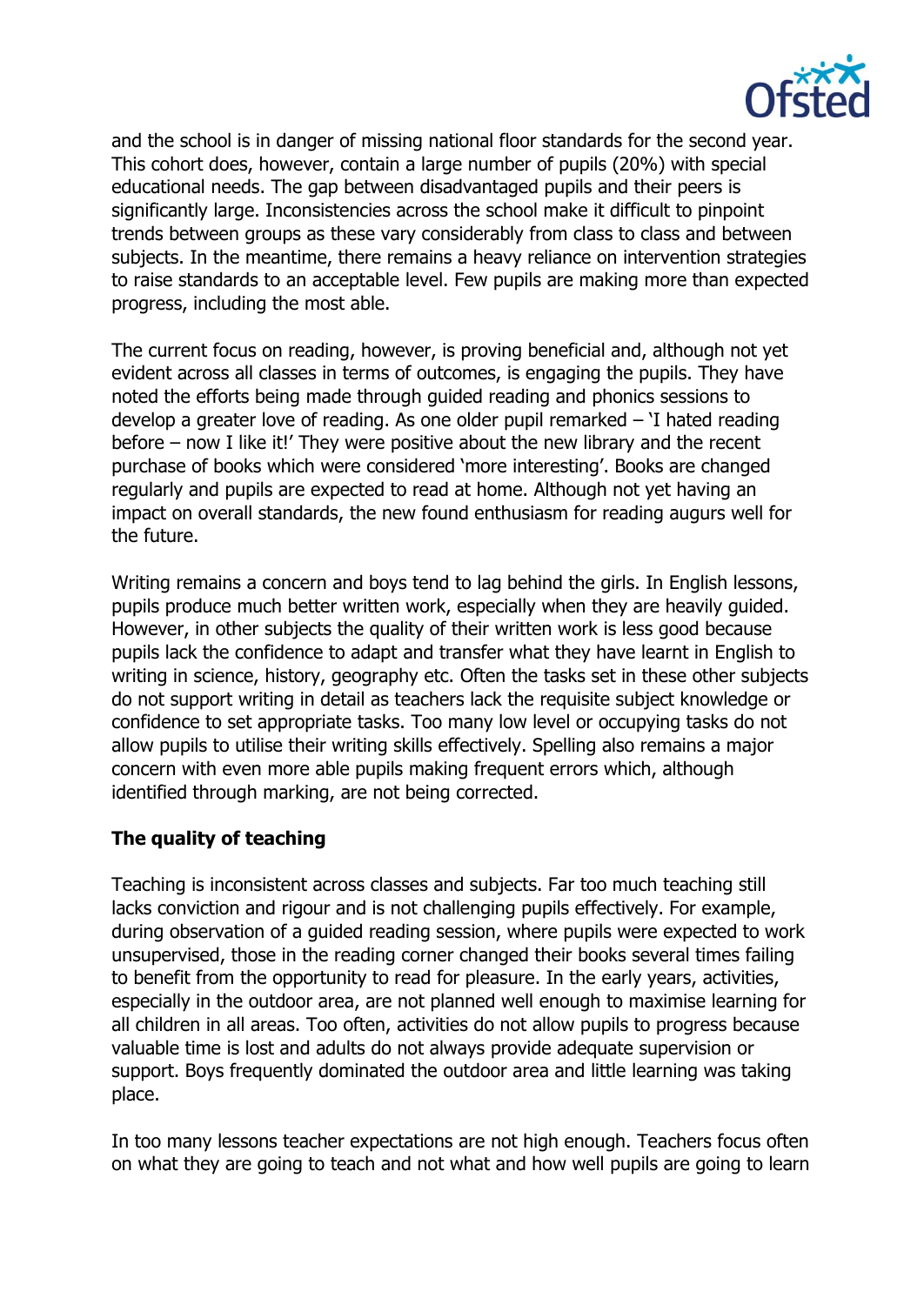

from these activities. Also, teachers are rarely considering the need to plan a sequence of lessons to ensure the progressive development of knowledge, skills and understanding and then adapt them as appropriate. In contrast, in an effective history lesson, the teacher engaged pupils with an activity in which they pretended to be archaeologists and they dug out artefacts buried in a sand tray. There was clear questioning and direction. The teacher was also aware of the need to build on their initial excitement and interest by consolidating their learning next lesson. As a result, she had planned for her pupils to research and explore the importance of the artefacts in order to enhance their learning of Ancient Egypt. Too many lessons are task driven. This is especially noticeable in subjects other than English and mathematics where learning is fragmented and topics often left incomplete because teachers lack the subject knowledge to teach these subjects effectively. Higher ability pupils in particular are often being occupied by mundane tasks and not making sufficient progress.

In English books, in particular, the quality of marking and feedback has improved. It remains more cursory across other subjects. Currently, marking has become a management process with little evidence that pupils are being given the time or the opportunity to act on the advice. There was little evidence of redrafting work or correcting spelling. Where lessons are well structured and planned, pupils engage with the work and make much better progress. In a good guided reading session, activities were well planned and pupils were clear about routines. They worked purposely on the activities the teacher had planned and were benefiting from the clear organisation and structure of the lesson. However, this practice is not yet consistent across the school. In another session, pupils were occupied with tasks which did not promote improvements in reading. In too many lessons, teachers lack the subject knowledge to set tasks which will stretch or stimulate pupils' imaginations. Too many tasks are mundane or merely occupy pupils. School leaders are aware that improving teaching is necessary if standards are to improve more rapidly. They also realise that this is also their most challenging task.

#### **Behaviour and safety of pupils**

Pupils identified that general behaviour around the school is improving. Inspectors observed pupils queuing in an orderly fashion at the beginning of the school day, and after break and lunchtime. Pupils open doors for adults and behaviour on corridors is positive. They are inquisitive and readily ask questions of visitors. Pupils recognised that school leaders were now visible around the school including outside. They feel this has been instrumental in supporting improvements in behaviour and they feel that adults are approachable and supportive.

Behaviour in lessons has also improved, although pupils did acknowledge that disruptions do still occur. Inspectors did not observe any disruptive behaviour during this monitoring inspection, apart from in the early years where the boys were over boisterous in the outside environment due to the fact that the planned activities and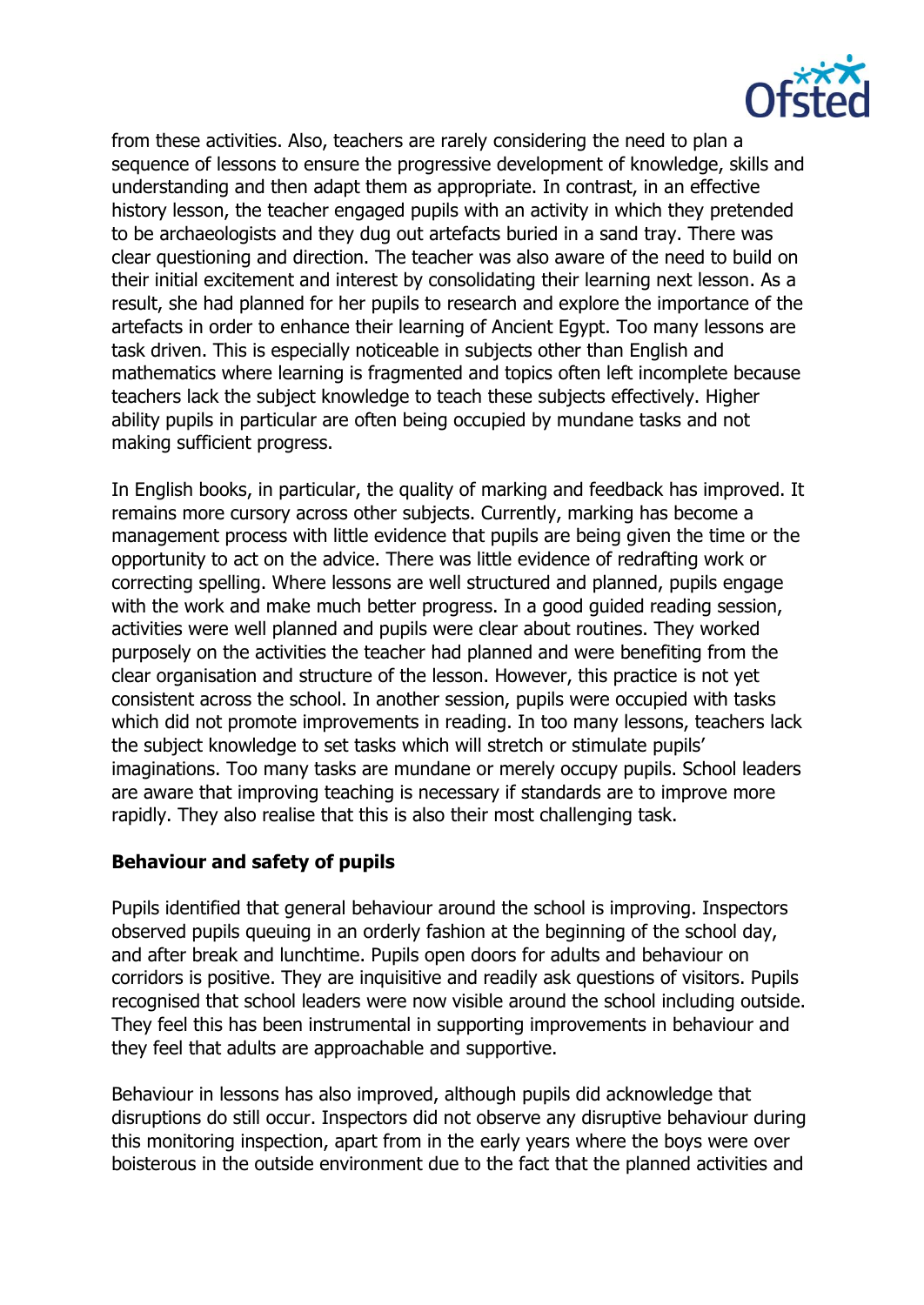

supervision were not appropriate. Inspectors did, however, note that pupils' attitudes to learning vary greatly depending on how stimulating their lessons are. In too many lessons pupils lost concentration, daydreamed and wasted time especially when mundane tasks were being set.

Attendance remains a concern and is not improving quickly enough. School leaders do not have a firm grip on the data analysis or on the strategies to reward and raise the profile of good attendance. The gap between disadvantaged pupils and their peers remains wide and poor attendance by these pupils is one of the contributory factors which are preventing the school from closing the attainment gap. Currently, actions taken are too reactive rather than pro-active. The action plan has clear strategies identified but these are not being pursued with the vigour needed and are currently being addressed piecemeal with only limited impact. Ironically, the only class where attendance has improved significantly was the one where the most engaging teaching was observed by inspectors.

Safeguarding meets minimum requirements. Safeguarding concerns raised have been shown to have been dealt with appropriately and include parental support and involvement. However, systems and recording of incidents are random and ineffective in providing immediate relevant safeguarding information. This was also an issue raised at the last inspection.

### **The quality of leadership in and management of the school**

School leaders and governors have worked hard with support from the local authority to ensure that the school has begun to turn the corner. The systems and structures essential for the smooth running of the school are now in place. However, putting systems into place is the relatively easy part of the improvement process; ensuring these are working and having an impact is the difficult challenge that leaders now face. Many areas of weakness are being tackled but there is also an acknowledgment that much still remains to be done. Staffing issues are being resolved and staffing turbulence, which has been a problem in the past, is much reduced. A positive atmosphere pervades the school and there is a greater sense of purpose and stability. A range of management structures, such as performance management, which were missing previously, are now in place. Whole-school policies, including calculation, reading and marking, are also being implemented. However, these are not yet being applied consistently across the school and are not yet embedded as part of everyday routines. Tracking and assessment structures are now more rigorous and accurate. These are beginning to provide a useful tool in helping to identify those pupils who are falling behind in their work and targeting intervention strategies more appropriately. School leaders are fully aware of the current inconsistencies between classes and different groups of pupils. Monitoring procedures are established, including regular observations of lessons as well as scrutiny of pupils' work. Although these are useful in analysing current classroom practice, there is little evidence to show that this process is improving teaching and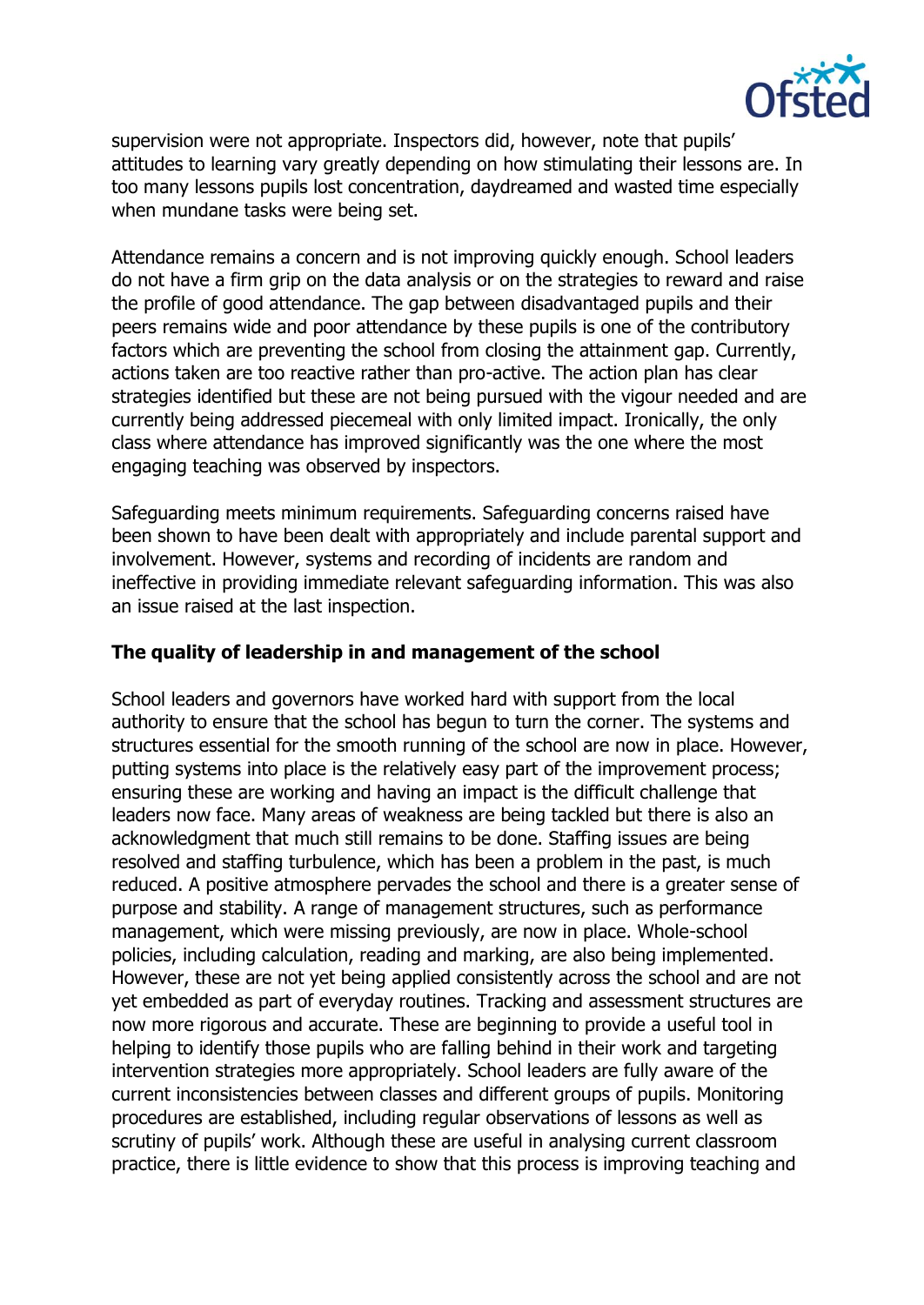

learning. Issues are identified but there are no procedures in place to follow up to check if improvements are being made. There is little evidence that monitoring is well linked to appropriate guidance and advice. Currently, too much is being left to chance and the initiative of individuals.

The curriculum remains a work in progress. Although most subjects are now taught discretely, the lack of a subject leadership structure means that much of what is taught outside English and mathematics is fragmented and frequently not taught to a sufficient depth. Teachers are still tending to pick and choose what they will teach and when. They lack clear guidance and they are not making the best use of the resources available to upskill their lessons. Currently, the lack of subject leadership, except for English and mathematics, does not support improvements in teaching and learning. Leaders are aware that there is an urgent need to audit staff expertise and allocate responsibilities accordingly. Restructuring is planned in the immediate future.

Parents are increasingly positive about the school. Those who inspectors spoke to as they brought their children to school recognised the improvements that have been put in place over the past year. They especially appreciated the focus on reading and felt that school leaders and teachers were more accessible than previously. A greater sense of community is now being developed.

Governors are fully supportive and remain committed to improving the school. A good working partnership has developed between the governors, school leaders and the local authority in monitoring the progress being made. A governors' action committee has been set up and meets every month. Governor representatives also attend the project group meetings which are held each half term with the local authority. These meetings provide opportunities to receive regular progress reports, discuss support and hold school leaders to account. A review of governance has been completed recently which identified clear improvement in the execution of governors' roles. This credited them with much greater involvement in the school. Governors have undertaken a range of recent training including understanding pupil data. They have used this to cross reference and challenge what they are told by school leaders. They have firmly tackled staff competency issues and continue to do so. Governors are now increasingly pro-active in providing support but also greater challenge to the headteacher. A governance action plan is now in place not only to continue to improve governance but also to ensure that current momentum is maintained.

A review of pupil premium spending has been completed very recently but the report has not yet been published.